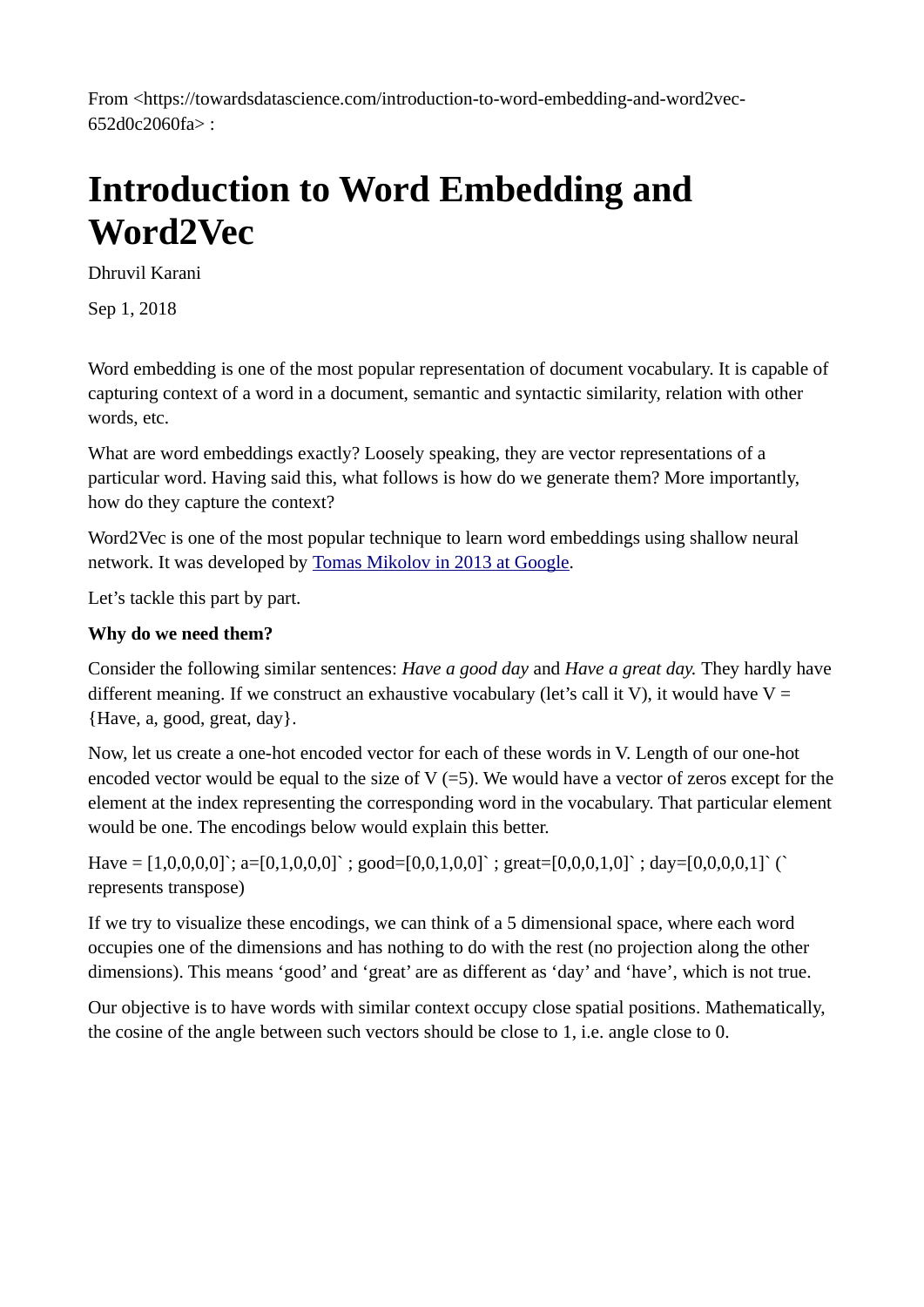

# [Google Images](http://i0.wp.com/techinpink.com/wp-content/uploads/2017/07/cosine.png)

Here comes the idea of generating *distributed representations*. Intuitively, we introduce some *dependence* of one word on the other words. The words in context of this word would get a greater share of this *dependence.* In one hot encoding representations, all the words are *independent* of each other*,* as mentioned earlier.

## **How does Word2Vec work?**

Word2Vec is a method to construct such an embedding. It can be obtained using two methods (both involving Neural Networks): Skip Gram and Common Bag Of Words (CBOW)

*CBOW Model:* This method takes the context of each word as the input and tries to predict the word corresponding to the context. Consider our example: *Have a great day.*

Let the input to the Neural Network be the word, *great.* Notice that here we are trying to predict a target word (*d*ay*)* using a single context input word *great.* More specifically, we use the one hot encoding of the input word and measure the output error compared to one hot encoding of the target word (*d*ay). In the process of predicting the target word, we learn the vector representation of the target word.

Let us look deeper into the actual architecture.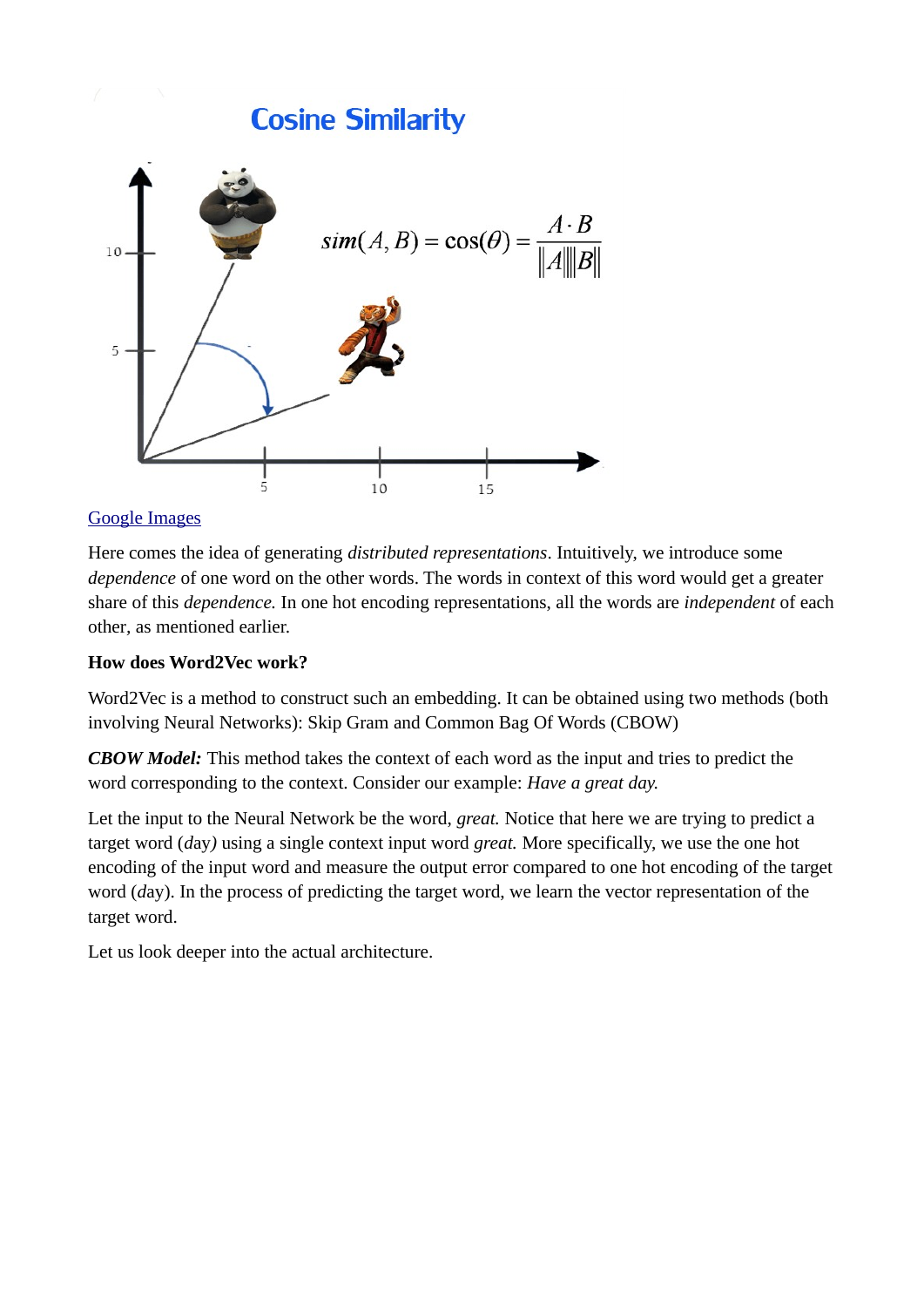



# [CBOW Model](https://i.stack.imgur.com/sAvR9.png)

The input or the context word is a one hot encoded vector of size V. The hidden layer contains N neurons and the output is again a V length vector with the elements being the softmax values.

Let's get the terms in the picture right:

*- Wvn is the weight matrix that maps the input x to the hidden layer (V\*N dimensional matrix)* -*W`nv is the weight matrix that maps the hidden layer outputs to the final output layer (N\*V dimensional matrix)*

I won't get into the mathematics. We'll just get an idea of what's going on.

The hidden layer neurons just copy the weighted sum of inputs to the next layer. There is no activation like sigmoid, tanh or ReLU. The only non-linearity is the softmax calculations in the output layer.

But, the above model used a single context word to predict the target. We can use multiple context words to do the same.

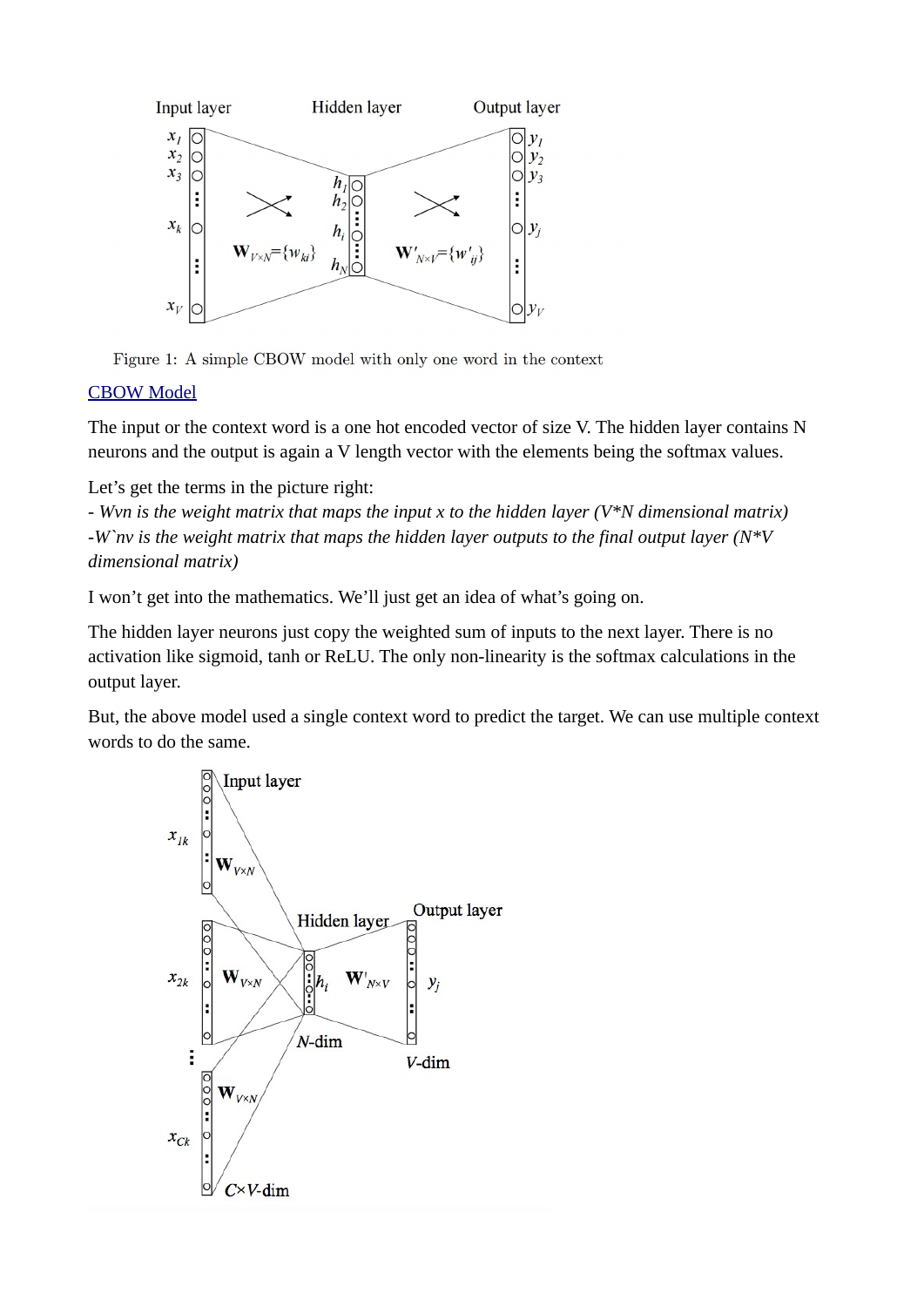### [Google images](http://www.stokastik.in/understanding-word-vectors-and-word2vec/)

The above model takes C context words. When *Wvn* is used to calculate hidden layer inputs, we take an average over all these C context word inputs.

So, we have seen how word representations are generated using the context words. But there's one more way we can do the same. We can use the target word (whose representation we want to generate) to predict the context and in the process, we produce the representations. Another variant, called Skip Gram model does this.

### **Skip-Gram model:**



This looks like multiple-context CBOW model just got flipped. To some extent that is true.

We input the target word into the network. The model outputs C probability distributions. What does this mean?

For each context position, we get C probability distributions of V probabilities, one for each word.